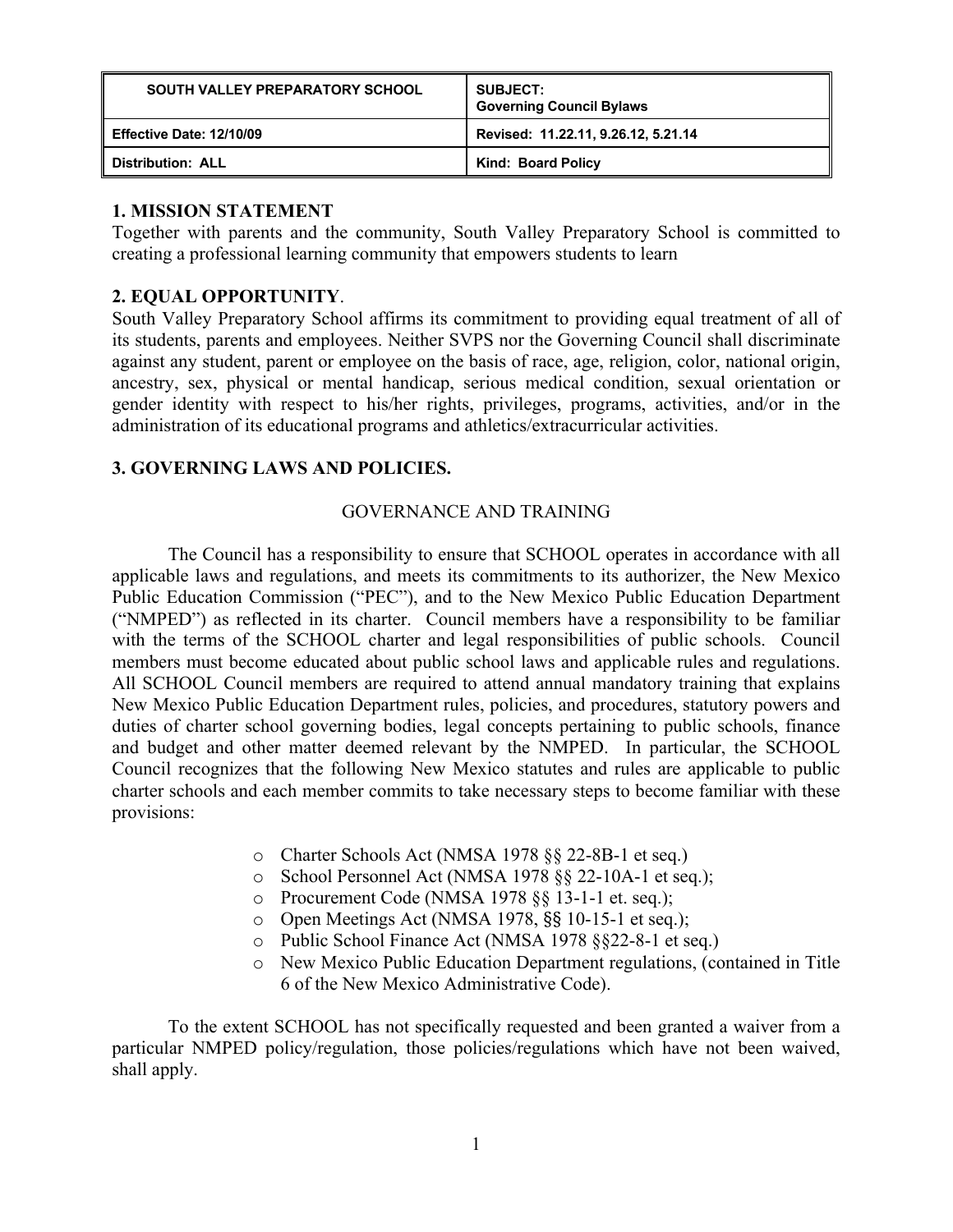### **4. GOVERNING COUNCIL POWERS AND RESPONSIBILITIES**.

The primary powers and duties of the Governing Council are to:

- a. Develop operational policies for the School;
- b. Recruit, hire, oversee and annually evaluate the Principal;
- c. Review, approve and monitor implementation of the annual budget;

d. Acquire, lease and dispose of property, both real and personal, to the extent permissible by laws applicable to public charter schools;

e. Initiate lawsuits and take all necessary steps to protect and safeguard the reputation and interests of SVPS charter school;

f. Authorize the repair and maintenance of all property over the amount of \$10,000;

g. Enter into contracts consistent with the approved budget for any required service or activity in order to carry out the educational program described in the SVP charter, and as otherwise in accordance with the New Mexico Charter School Act as amended;

h. Adopt rules and policies pertaining to the administration of all powers or duties of the Governing Council;

i. Accept or reject any charitable gift, grant, devise or bequest. Each particular gift, grant, devise or bequest accepted shall be considered an asset of SVP;

j. Approve amendments to the Charter prior to presentation to the authorizer for approval;

k. Make application to the Public School Capital Outlay Council for capital outlay funds;

l. Acquire and dispose of School property;

m. Amend procedures provided for in the Bylaws from time to time, consistent with the mission of SVPS charter school;

n. Delegate to the Principal the authority to implement the charter, policies and procedures, facilities plans, budget and such other directives and policies adopted by the Governing Council from time to time. The Governing Council shall not be involved in the day-to-day operations of the school.

o. The Governing Council will have primary responsibility for the development and review of all major School policies; be a resource for problem resolution according to policies, procedures and appropriate protocol; and review recommendations submitted by the Principal and other Governing Council Advisors. Examples would include, but not be limited to, curriculum, budget development, and final approval of contracts;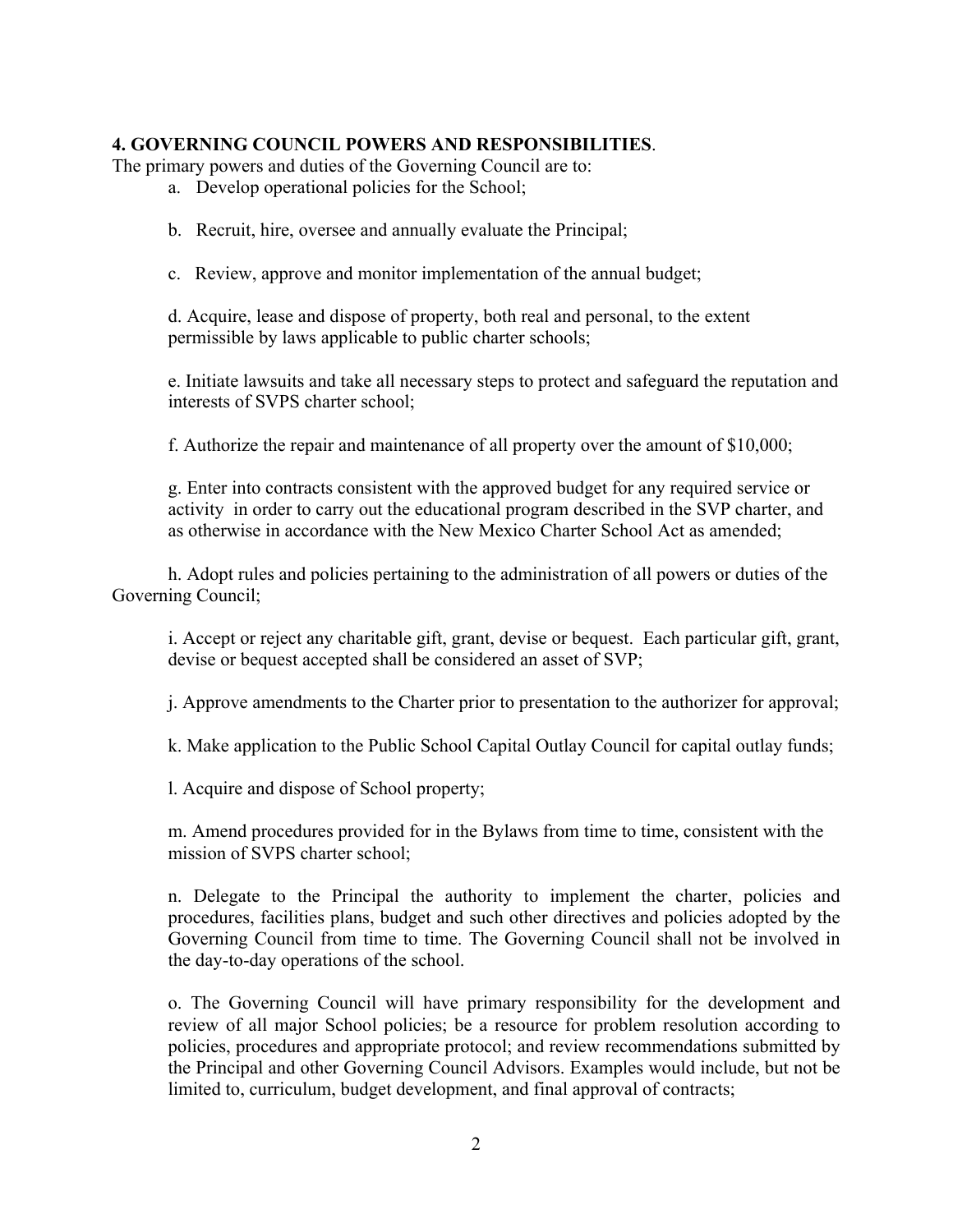p. Promote a cooperative relationship with its charter authorizer; to function in accordance with the New Mexico Charter School Act and take steps to resolve any dispute which may arise between the School and its charter authorizer or the Public Education Department, to the benefit of the operation of the Charter School;

q. Such other powers and duties as provided for by law.

### **5. REPRESENTATIONS BY INDIVIDUAL MEMBERS.**

The Governing Council will not be bound by any statement or action on the part of any individual Governing Council member, unless the Governing Council, by majority vote in a properly convened meeting, delegates authority to that individual member to speak for or represent the entire Council. Unless acting pursuant to said expressly-delegated authority from the Council, no Council member shall undertake any individual action to implement any plan or action of the Governing Council. In the event a Governing Council member is assisting the Principal to implement school policies, programs or other directives of the Principal, the Governing Council member shall be considered a volunteer and have no special authority beyond that of a volunteer.

### **6. AMENDING GOVERNING COUNCIL BYLAWS.**

Any section or subsection of the Governing Council Bylaws may be added, altered, suspended or revoked only by a 2/3 (two-thirds) of a quorum vote of the Governing Council.

#### **7. COUNCIL MEMBERSHIP.**

#### **A. Positions on Council**.

The Governing Council shall have no fewer than 5 (five), but no more than nine (9) voting members. The voting members of the Council may include, but are not limited to area business owners, local community members and / or parents of students enrolled @ SV Prep. The Council shall determine annually whether the make-up of the Council shall be increased or otherwise changed. However, in no event shall the number of voting Council members be less than five (5).

The Principal and the SVPS Business Manager shall serve as advisory to the Council but shall have no vote. This advisory role will be an inherent responsibility of the Principal's employment.

#### **B. Qualifications.**

The candidates for positions on the Governing Council shall be considered based upon professional skills and areas of expertise, including but not limited to legal, financial, real estate, education, business, workforce development. Potential members must also demonstrate collaborative and problem-solving skills and attitudes, an ability and willingness to devote substantial time and energy to serving on the Council (including the requirement that each Council member shall chair and regularly participate in the activities of at least one Council or school committee), and a willingness and ability to devote their time and energy to acting in the best interests of SVPS as a whole, rather than the interests of any particular interest group.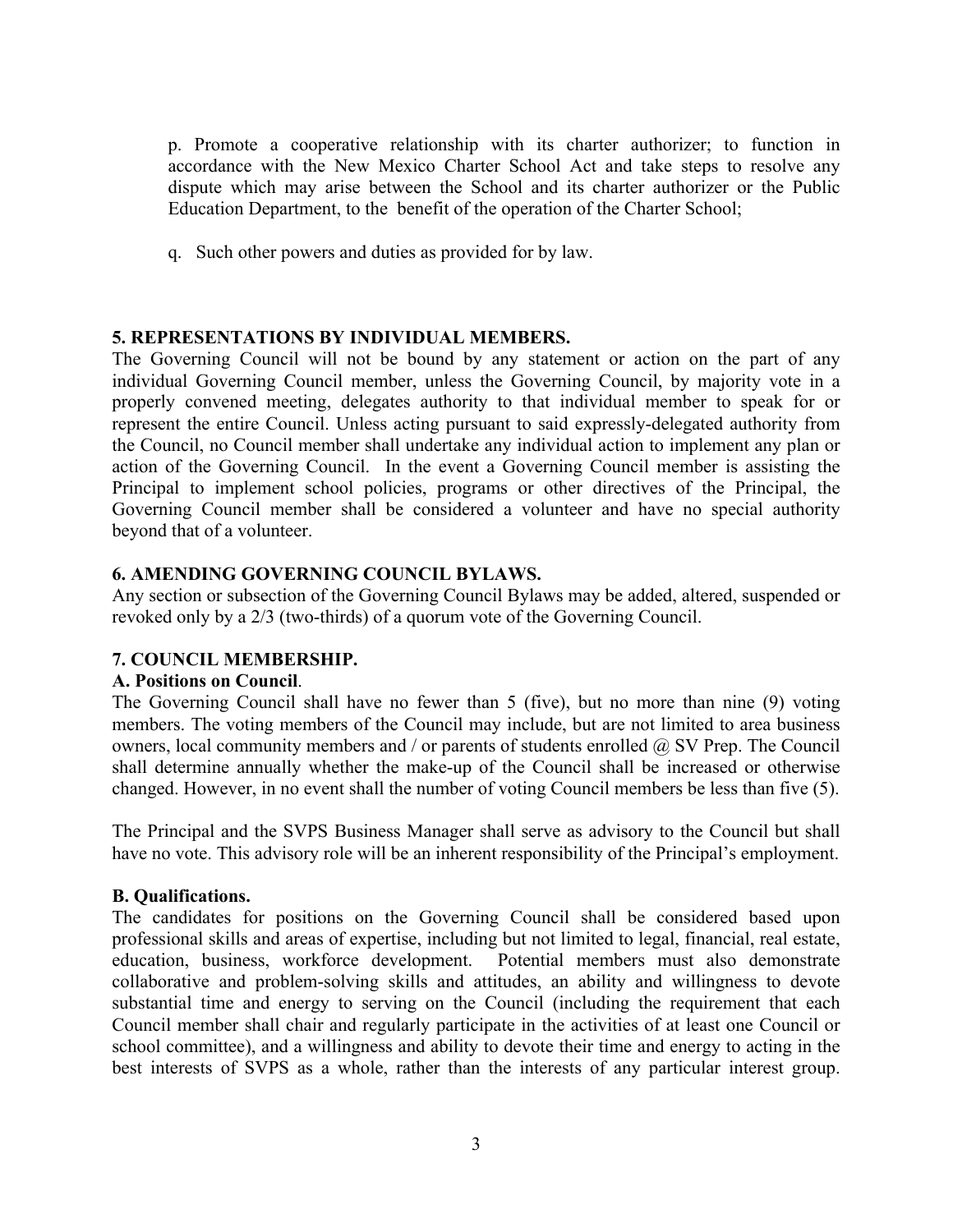Insofar as possible, Governing Council members shall reflect the ethnic diversity that makes up the state of New Mexico.

### **C. Staggered Terms.**

Terms and Council seats shall be staggered so that the Governing Council will not lose more than 60% of its members at one time. Each member will be elected by the Council for a 3-year term. Council members may serve subsequent terms.

### **D. Leadership Positions within the Governing Council**

There shall be two (2) leadership positions within the Governing Council:Chair and Vice Chair. These Leadership positions are elected positions from within the Governing Council members. Prospective Chair and Vice Chair candidates will be nominated and then elected by the governing council members. The term shall be one (1) year.

## **E. Nominating and Recruitment Committee.**

The Council shall appoint a standing Nominating Committee, which shall solicit applications for Council positions, recruit potential candidates, and screen applicants and recruits for each of the positions on the Council to be filled.

### **F. Nominating Petitions.**

Any person who desires to be considered for one of the positions on the Council, shall submit a letter of interest to the Nominating and Recruitment Committee of the Council. At a Council meeting to be decided by the Council, the Council shall interview and vote as a whole to approve or disapprove any candidates for any open position(s). Approved candidates shall be seated as members of the Council for the relevant terms. If candidates for an open position are disapproved, the Council shall direct the Nominating and Recruitment Committee to develop a new slate of candidates for the open positions and shall hold another vote at a subsequent meeting. Those members whose position has expired shall serve until their positions are filled.

#### **G. Restrictions on Council Members.**

In no event shall any of the members of the Council be employees of SVPS, which shall for this purpose includes persons receiving compensation from the School as an independent contractor, nor shall they be spouses or other immediate family of another Governing Council member or of a School employee. In addition, Council members shall abide by the conflict of interest provisions set forth in NMSA 1978 §22-8B-5.2. Any candidate for Council membership who may be otherwise qualified except for his/her status as an independent contractor to SVPS, must choose either to withdraw his/her candidacy, or terminate his/her contractor status.

#### **H. Recall of Council Members.**

If at any time the Council shall receive a recall petition with respect to any member serving in an Elective Position, signed by at least seventy-five percent of the school community that includes parents and employees, the Council shall arrange for a recall vote to be held within thirty (30) days thereafter. School community members shall vote by ballot whether to remove a Council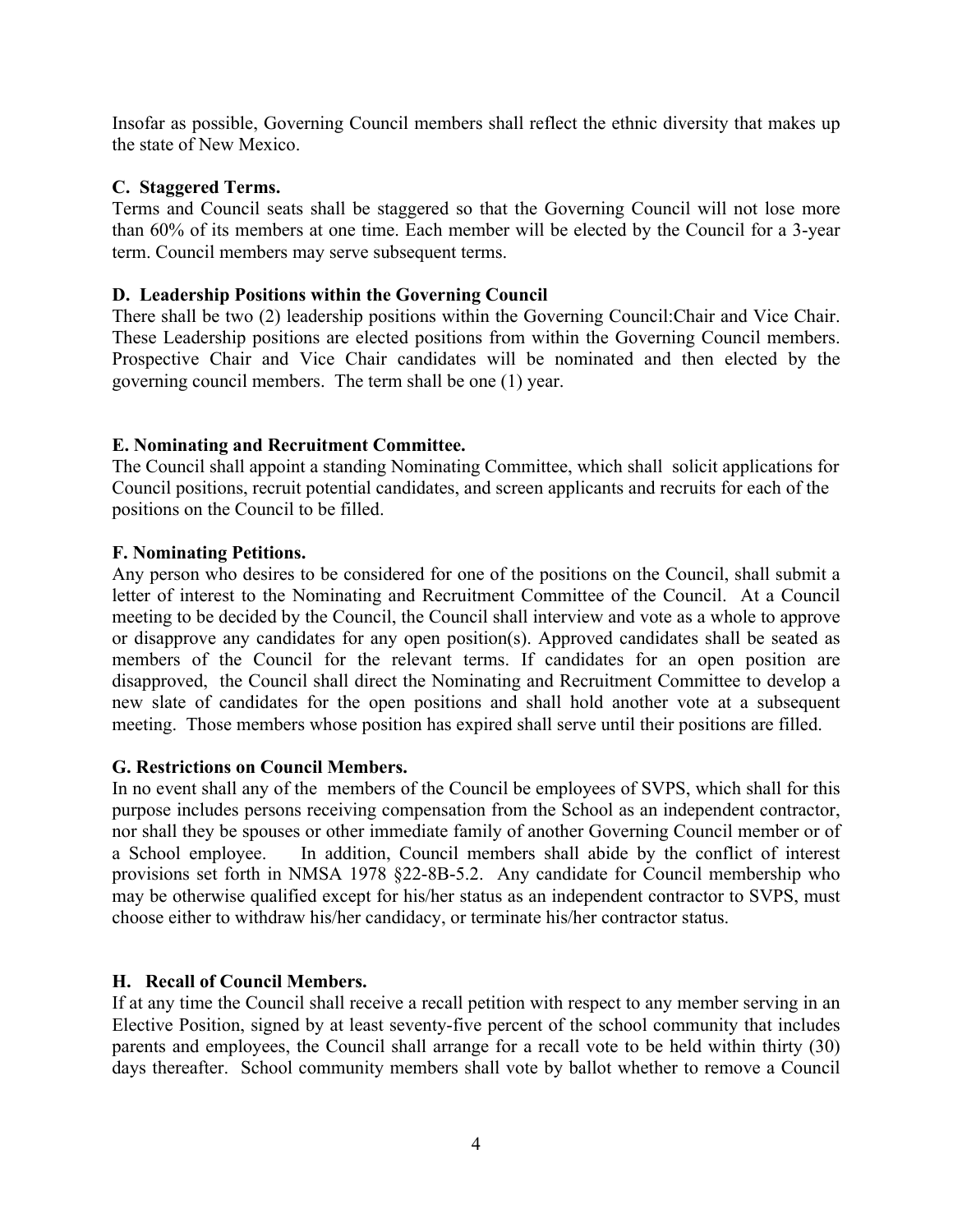member, and such member shall be recalled and removed from office if more than fifty percent (50) of the votes cast are cast for removal.

### I. Resignation

A member shall state his/her intent to resign and the effective date of the resignation in writing to the Council Chair. A member's resignation shall be effective upon the date stated in the letter of resignation.

### **J. Vacancies.**

A vacancy on the Council caused by a member's resignation, removal by vote of the Council, a recall, death, refusal to serve, or incapacity, will be filled by the process described in F, above.

### **K. Attendance**

Governing Council members are expected to regularly attend Council meetings. If a Council member anticipates that he or she will not be able to attend a meeting, the Council member shall notify the Chair or designee of the Council of his or her impending absence in advance of the meeting. If a Council member, as a result of an emergency or illness, is unable to notify the Chair or designee of the Council in advance that he or she will be unable to attend a meeting, the Council member shall notify the Council Chair or designee in a timely manner following the meeting of the reason for his or her absence.

On occasion, Council members may attend Council meetings by conference telephone or similar communication equipment and upon prior arrangement through the Chair, if it is difficult or impossible for that member to attend the meeting in person. Each member participating telephonically must be able to be identified when speaking, all members must be able to hear each other of the same time, and members of the public attending the meeting must be able to hear any member of the Council who speaks during the meeting.

## **L. Removal from Council by Council.**

A Council member may be removed by a majority vote of the remaining Council members for the following reasons:

1. If a member of the Governing Council misses three consecutive regular meetings or three out of six consecutive regular meetings, the position of such member may be declared vacant by a vote of a majority of the remaining members of the Council.

2. If a member of the Governing Council knowingly violates any policy or procedure adopted by the Governing Council, and after consideration by the remaining members the Council determines that such knowing violation has occurred, the position of such member may be declared vacant by a vote of a majority of the remaining members of the Council.

3. If a member uses his or her position to gain personally from the school, financially or otherwise, and after consideration by the remaining members the Council determines that such violation has occurred, the position of such member may be declared vacant by a vote of a majority of the remaining members of the Council.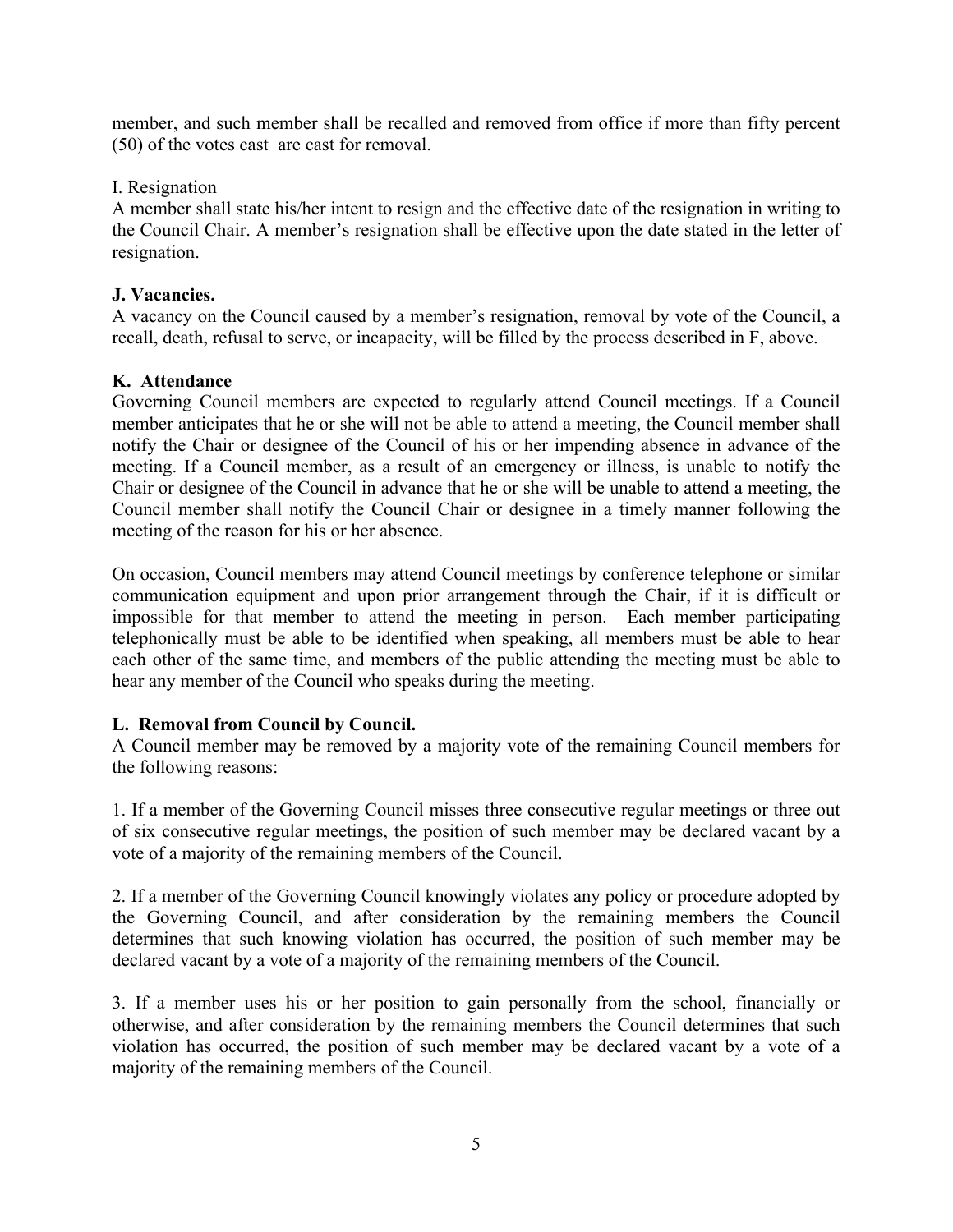### **M. Filling Vacancy upon Removal.**

Any vacancy of a position on the Governing Council created pursuant to this section shall be filled in the same manner as other vacancies on the Governing Council are filled. Any member of the Governing Council who has his or her position declared vacant or vacated pursuant to this section shall not be eligible for election to the Governing Council until the term for which he or she was originally elected has expired.

#### . **8. Officers of SCHOOL Council**

The officers of the SCHOOL Council shall be a Chair, a past-Chair, and a secretary/treasurer. SCHOOL may, by a majority vote, create different categories of officers without requiring an amendment to these bylaws. The duties of certain officers are set forth herein. When the incumbent of an office is unable to perform the duties thereof or when there is no incumbent of an office (both such situations referred to hereafter as the "absence" of the officer), the duties of the office shall, unless otherwise provided by the Council, be performed by the next officer set forth in the following sequence: Chair, past Chair, secretary/treasurer.

1 Election and Tenure. All officers shall be elected by a majority vote of the Council. Officers shall serve for one (1) year terms; and be limited to a maximum of two (2) consecutive terms. Regular election of officers shall take place at the first regular meeting of the SCHOOL Council in February of each school year or until their successors have been duly elected and qualified, or until their death, resignation or removal. Officers' terms shall begin at the meeting immediately following the meeting of the Council at which the officer is elected.

2 Resignations and Removal. An officer may resign at any time by giving written notice to the Chair or to the secretary, the acceptance of such resignation shall not be necessary to make it effective. An officer may be removed by the vote of the Council whenever in its judgment the officer fails to perform the duty of his/her office or such other duties as appointed by the Council, or when the best interests of the School would be served thereby.

Vacancies. A vacancy in any office may be filled by a majority vote of the Council for the unexpired portion of the term of the officer being replaced.

4 Chair. The Chair of the Council shall preside at all meetings. She/he shall have the right, as other members of the Council, to make or second motions, to discuss questions, and to vote. The Chair of the Council may not take any action on behalf of the Council or SCHOOL without prior specific authority from a majority of the Council to do so. All communications addressed to the Chair shall be considered by him or her for appropriate action, which consideration may include consulting with legal counsel, and consideration by the Council. The Chair shall sign legal documents as required by law and perform such other duties as may be prescribed by the Council. It is the Chair's responsibility to ensure that Council members uphold their commitments/responsibilities to the school. The Chair is responsible for compiling the topics for business to be placed on the agenda.

5 Past-Chair. The office of past Chair is created to ensure institutional continuity. If the past-Chair resigns from the Council, the Council shall elect a vice-Chair. The officer in this position shall perform the duties of the Chair in the absence of the Chair or at the request of the Chair. In the event a vacancy occurs in the presidency, the past-Chair or vice-Chair will act in the capacity of the Chair until the office has been filled by a vote of the Council membership.

6 Secretary/Treasurer. The secretary/treasurer shall be familiar with the fiscal affairs of the School and keep the Council informed thereof in the event that the school's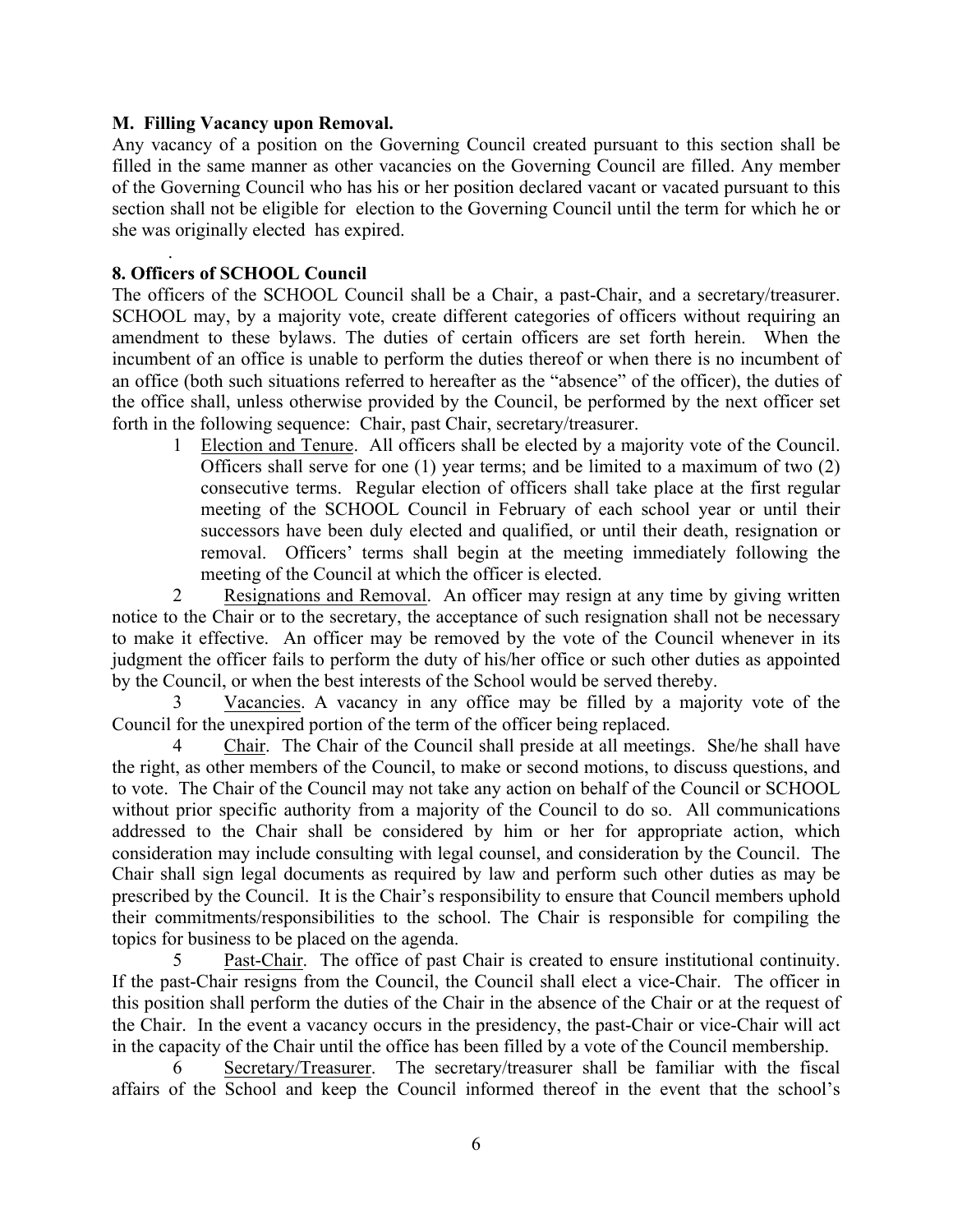Business Manager is unable to so act. He/she will have knowledge of public school finance laws, rules and policies and shall serve as the chair of the SCHOOL's Finance Committee and Audit Committee. He/she shall attend the PED Spring Budget Workshop and/or any other financial regulatory training recommended by the Council, Principal or the Business Manager. As secretary to the Council, this office shall keep the minutes of the Council meetings, subject to the direction of the Chair, ensure that all notices are given in accordance with the provisions of the charter, Council policies and as required by law; shall countersign, when required, all authorized contracts, deeds, leases, or other legal instruments; and in general perform all duties incident to the office of secretary and such other duties as from time to time may be assigned to the secretary by the Council. The Council may appoint a designee to assist with the responsibilities of the Secretary as described herein, including recording and transcribing the minutes of the meetings, posting notices and agendas and preparing packets for the Council's review. The secretary will review the minutes prior to presentation to the Council for approval. The secretary or the Council's designee shall be responsible for presenting the minutes to the Council at meetings.

7 Compensation. The officers shall not be compensated for their services; however, they may be compensated for reasonable expenses in accordance with the New Mexico Mileage and Per Diem Act.

8 Directors and Officers Insurance. The Council may secure officers and directors insurance in excess of the coverage provided by the New Mexico Public School Insurance Authority upon appropriate approval of the Council and if provided for in the school's approved budget.

# **9. CONFLICT OF INTEREST POLICY**

## **A. General Principles**

All Council members have a duty of loyalty and a duty of care towards SVPS charter school. It is the responsibility of all Governing Council members to conduct themselves in accordance with the highest standards of integrity, honesty, and fair dealing to preclude conflict between the interest of SVPS and the personal interests of the Governing Council member. Likewise, it is the responsibility of the school to conduct all its business and operations impartially in accordance with all laws and in conformity with the highest ethical and professional standards. All hiring and other transactions imposing financial and/or legal obligations on the school shall be made with the best interests of the school as the foremost consideration.

The Council also recognizes that the ultimate success of the School depends upon the active participation, cooperation and collaboration of parents, volunteers, employees, Governing Council members and students. Sometimes the best interests of SVPS charter school may involve the creation of relationships that might create an appearance of impropriety or potential for abuse of position, if not carefully evaluated by disinterested parties. The Council therefore has established this policy to guide Governing Council members in their actions or relationships, so that they will avoid the appearance of having their judgment or the performance of their duties compromised.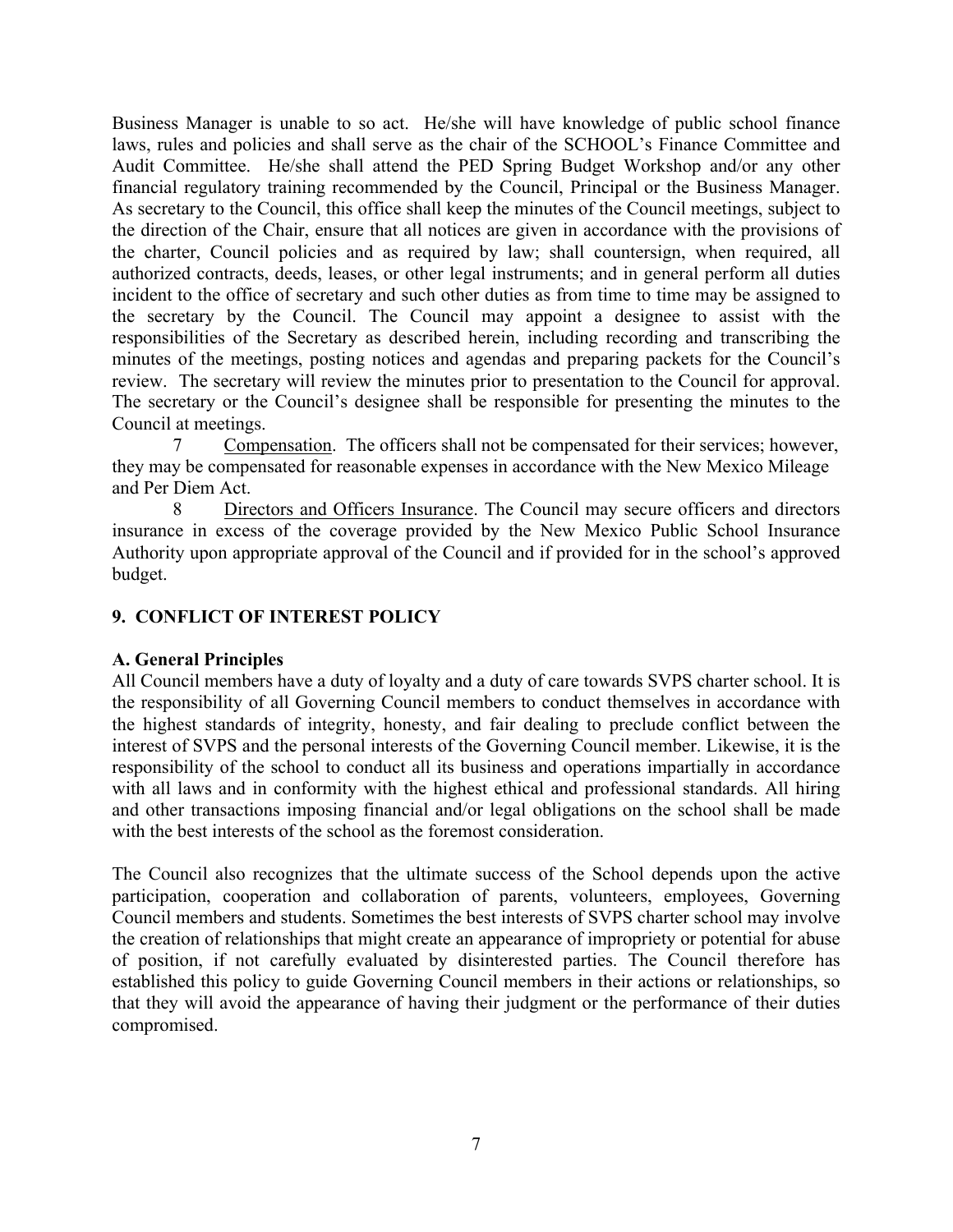### **B. Conflict of Interest Definition**

A conflict of interest occurs whenever a Governing Council member permits the prospect of direct or indirect personal gain (or gain to a relative or Related Entity) to influence improperly his or her judgment or actions in the conduct of SVPS. It is not practical to specify every action that might be considered to raise a conflict of interest. Consequently, Council members should immediately disclose to the Council any circumstance that may give rise to a conflict of interest, or the appearance of a conflict of interest. Potential or actual conflicts of interest must be avoided unless the Council member has brought the issue before the Council for consideration and the Council voted to approve it in an open meeting, with the affected member recusing him/herself.

The following are prohibited conflicts of interest and may not be overcome by Council consideration and vote:

Hiring a Governing Council member's immediate family member (as defined in NMSA 1978 22-8B-5.2 and -10) as an employee, whether full-time or part-time.

Acquiring, leasing, and selling any property, facilities, materials, or contract services (e.g., financial, legal, public relations, and computer) under circumstances in which there is direct or indirect compensation to a Governing Council member or his/her immediate family member or a Related Entity of the member.

Using confidential information acquired by virtue of a member's association with the School for their individual or another's private gain.

Requesting or receiving and accepting a gift or loan for themselves or another that tends to influence them or appear to influence them in the discharge of their duties as Council members.

Influencing or having the appearance of influencing business with suppliers to SVPS, which results in the financial benefit to a Governing Council member, his or her immediate family members or a Related Entity.

#### **C. Deliberations and Voting on Conflict Issues:**

In order to avoid conflicts of interest and the appearance of impropriety Council members shall not participate in open meeting or Closed Session deliberations or votes relating to the discipline of (i) himself or herself; (ii) any relative of the Council member; or (C) any transaction between SVPS and any Related Entity of the Governing Council member. "Closed Session" shall mean any portion of a Governing Council meeting that is properly closed to the public in accordance with the provisions of the state Open Meetings Act.

#### **D. Violation of Conflict of Interest Policy.**

Upon discovery of a possible infraction of the established SVPS conflict of interest polices, the discovering party is required to immediately notify the Governing Council Chair, Principal, and all Council Members. A Special Governing Council Meeting must be immediately scheduled to consider the matter. In the event the Governing Council decides that a SVPS employee, Governing Council member, or volunteer has violated the conflict of interest rules or otherwise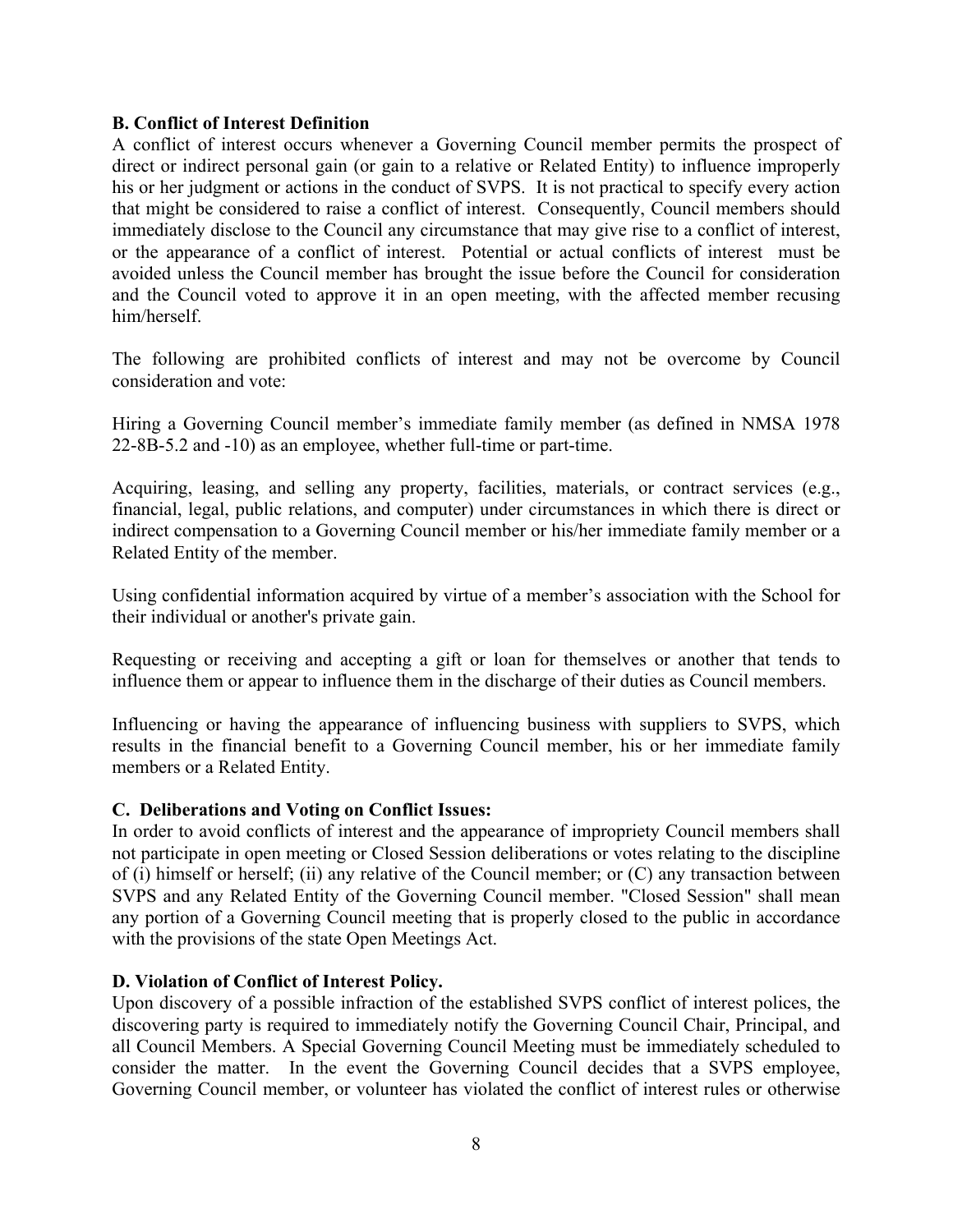abused or attempted to abuse his or her position at SVPS, the shall review and recommend appropriate action.

#### **E. Per Diem and Mileage Act Payments**

Nothing in this procedure shall prevent SVPS from paying compensation to a Council member for reasonable expenses incurred. All such compensation shall be paid in compliance with the New Mexico Per Diem and Mileage Act.

### **F. Disqualifications/Nepotism Rule**

In no event shall a Council member be a SVPS employee, spouse of another Council member, or have a contract for provision of services or property with SVPS. The Council will not initially employ as Principal a person who is a Council member (unless the offer of employment is contingent upon such member's resignation from the Council), the spouse, father, father-in-law, mother, mother-in-law, son, son-in-law, daughter, or daughter-in-law, sister, sister-in-law, brother, brother-in-law, or sibling (collectively "family members") of any Council member. Upon petition by the Principal, the Council may approve the Principal's hiring of the Principal's family members as School employees by majority vote at a public meeting. Prior to approving the Principal's request to hire said individual, the Council shall carefully consider the potential impact on the integrity, efficiency, discipline and public perception of SVPS in the employment of any person who is a family member of the Principal or the parent of a currently enrolled SVPS student.

### **10. MISUSE OF POSITION.**

No Council member will use his/her position to attempt to influence any employee to grant special treatment to (a) the child or ward of such Council member, (b) any relative of such Governing Council member, or (c) any "Related Entity". For purposes of these Bylaws, a "Related Entity" is a business enterprise, nonprofit organization or other entity with respect to which such Governing Council member, or a relative of such Governing Council member (i) has a direct or indirect financial interest; (ii) is an officer or director; or (iii) is otherwise in a position to control the management or decision-making of such entity. Every Council member and every SVPS employee who is a parent or guardian of a SVPS student shall inform his or her child that he or she is required to follow all rules, policies and procedures applicable to SVPS students, that he or she is not entitled to special treatment by virtue of the relationship with a Council member or employee, and that any attempt to seek such special treatment may result in disciplinary action.

## **11. COUNCIL COMMITTEES**.

The Council shall establish a standing Finance Committee and a standing Audit Committee. The Council may establish other standing committees, which may consist of Council members and non-Council members. Committee assignments and chairmanships will be determined by action of the entire Council, provided that at least one Council member shall serve on each committee. All Council members may attend any committee meeting if the meetings are properly noticed pursuant to the Open Meetings Act. In addition, the Principal is empowered to establish committees within the school that report to the Principal or, if necessary, report to the Governing Council. The function of committees will be fact-finding, deliberative, and advisory, rather than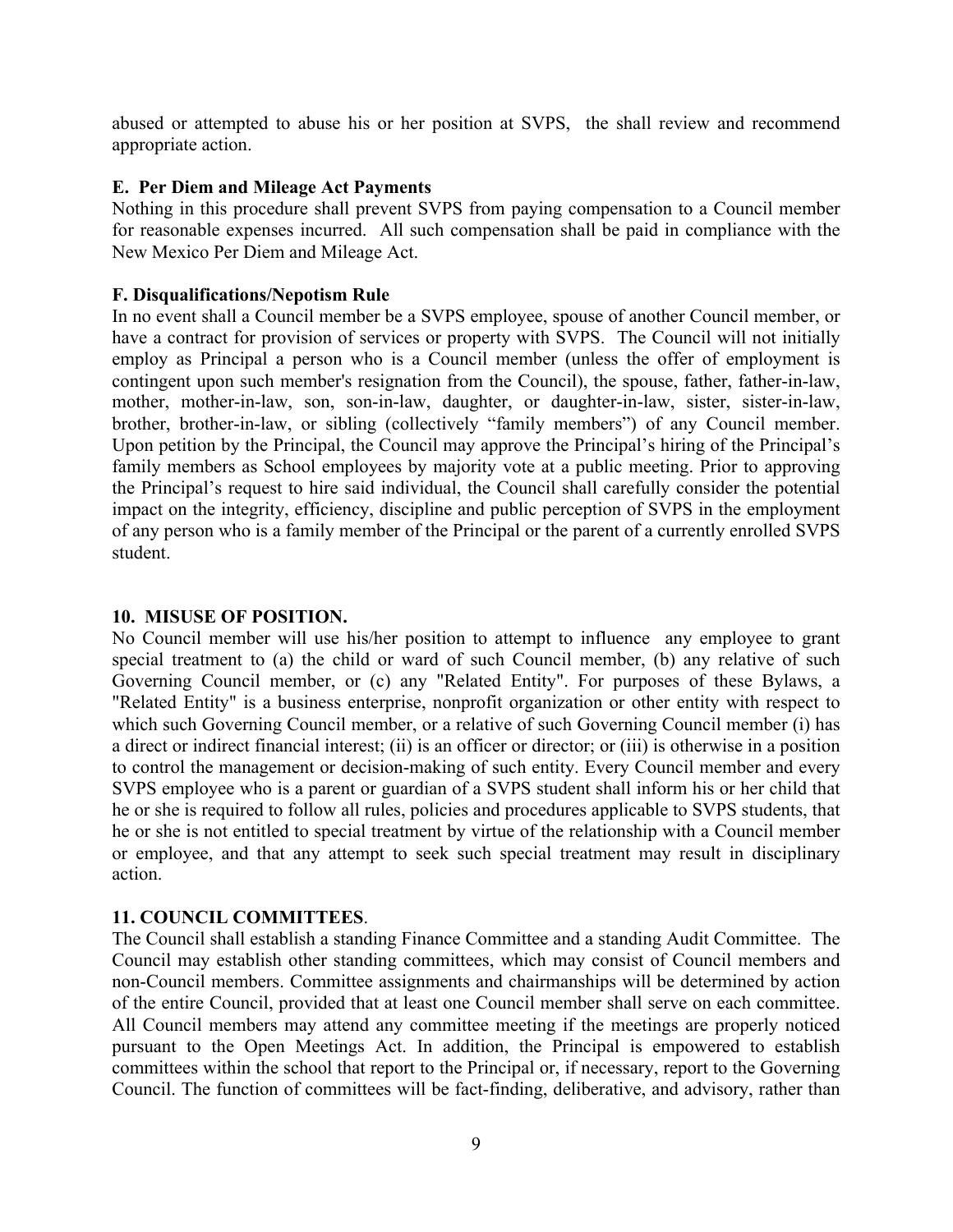legislative or administrative. Committee recommendations that require school-wide policy changes must be submitted to the Council. The responsibility of each committee shall be reflected in a memorandum approved by the Council and filed with these policies.

The Council may appoint ad hoc advisory committees when and as determined to be necessary or advisable by the Council. Ultimate authority to make decisions will continue to reside with the Council.

All committees shall keep written minutes of their meetings, and shall periodically present written reports to the Council containing committee recommendations. Any committees at which a quorum of Governing Council members is present shall comply with the Open Meetings Act. At no time shall a Governing Council Committee act or vote on behalf of the Governing Council as a whole without prior written approval by the full Council to do so; in such case, the committee meeting must be noticed and conducted pursuant to the Open Meetings Act.

## a. Finance Committee

The Finance Committee shall at all times be a standing committee of the SVPS Governing Council, consisting of at least two (2) Governing Council Members (the Treasurer shall be one of the Members and shall serve as Chair), the Administrator, and the Business Manager. The Finance Committee make recommendations to the Governing Council in the following areas:

- financial planning, including reviews of the school district's revenue and expenditure projections;
- review of financial statements and periodic monitoring of revenues and expenses;
- annual budget preparation and oversight;
- procurement; and
- serve as an external monitoring on budget and other financial matters.

## b. Audit Committee

The Audit Committee shall at all times be a standing committee of the SVPS Governing Council. Along with two (2) Governing Council Members, the committee will consist of: one (1) parent volunteer; and one (1) volunteer member with accounting or financial experience. The Administrator and Business Manager shall serve as ex-officio members of the committee. The Audit Committee shall:

- evaluate the request for proposal for annual financial audit services;
- recommend the selection of the financial auditor;
- attend the entrance and exit conferences for annual and special audits;
- meet with external financial auditors at least monthly after audit field work begins until the conclusion of the audit;
- be accessible to the external financial auditors as requested to facilitate communication with the Governing Council and the Administrator;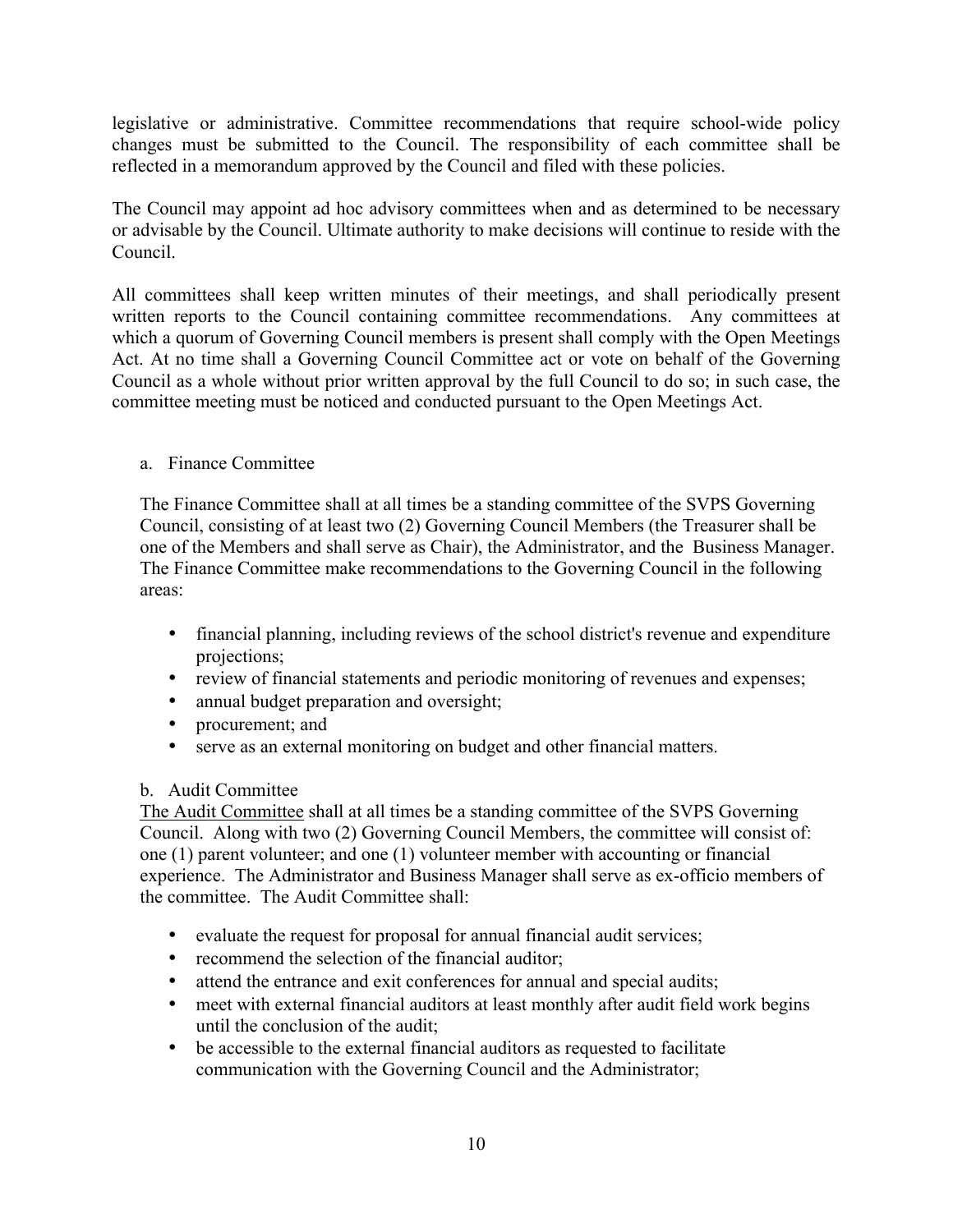- track and report progress on the status of the most recent audit findings and advise the Governing Council on policy changes needed to address audit findings;
- provide other advice and assistance as requested by the Governing Council; and
- be subject to the same requirements regarding the confidentiality of audit information as those imposed upon the Governing Council by the Audit Act [12-6-1 through 12-6- 14 NMSA 1978] and rules of the state auditor.

# **12. COUNCIL ORGANIZATIONAL MEETING.**

The Permanent Governing Council held its first annual organizational meeting during the first regular Council meeting in the Fall of 2009.

## **13. REGULAR COUNCIL MEETINGS**.

Regular meetings of the Council will be scheduled for the Fourth Tuesday of each calendar month. The date and time of regular meeting may be changed by action of the Council, provided notice of the change has been properly published as required by the Open Meetings Act. Council meetings will be held at a location determined by the Council, pursuant to the Council's Open Meetings Act Annual Notice Resolution. A special Council meeting may be called by the Council Chair, or by a quorum of Council members. Advance notice of a special meeting will be given to all Council members in accordance with the Open Meetings Act (NMSA 1978, Section  $10-15-1$ ).

The Council shall consider at least once annually what constitutes reasonable notice for all regular, special and emergency meetings as contemplated by the New Mexico Open Meetings Act and, thereafter, pass an appropriate resolution adopting policies and procedures for complying with the Act. The Resolution shall be posted for public information.

Additional notification of meetings shall be sent to the Teacher's Representative, the PTA/PTO parent organization executive, and posted on the SVPS website for community access in accordance with the New Mexico Open Meetings Act.

## **14. COUNCIL AGENDA.**

The Chair or Vice Chair designee sets council agendas. A request to have an item placed on the agenda must be submitted to the Chair at least 24 hours prior to the required time the agenda must be posted. The Chair shall have the discretion to add agenda items up to the time the agenda must be posted. A request to have an item placed on the agenda must be made in writing and include all documents and materials the person anticipates presenting. The Chair or designee shall provide a copy of the agenda and all documentation to be considered by the Council at the meeting to each Council member at least 72 hours prior to the meeting.

## **15. COUNCIL AND COMMITTEE DELIBERATIONS.**

All Council members shall work collaboratively with each other, with the sole goal of achieving the SVPS educational mission. The Council has been constituted so as to include a broad spectrum of experience and perspectives, and every Council member shall be afforded the opportunity to express his or her opinion, in a professional manner, about matters before the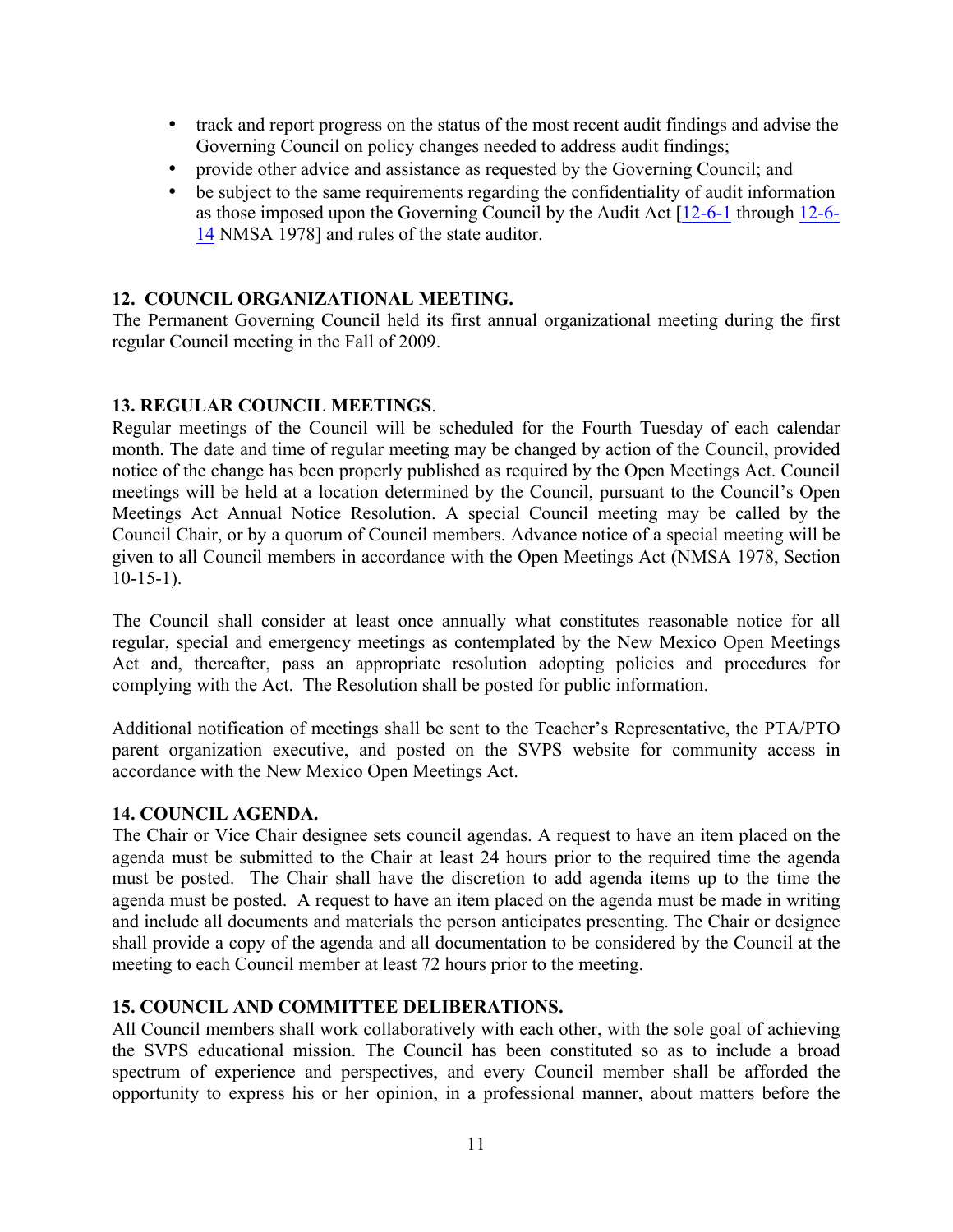Council. Council members shall refrain from non-constructive or personality-based comments that do not advance SVPS mission. Because the Council makes decisions as a deliberative body, it is expected that, except in extraordinary circumstances, Council members will voice their opinions to other Council members about Council matters in the context of Council and/or committee meetings, rather than in private communications among Council members.

Council members shall be expected to keep confidential any deliberations or discussions that take place in the closed session meetings. It is expected that Council members will raise concerns or share information about closed session meetings within the context of Council and/or other committee meetings with other members of the Council and appropriate staff members only.

## **16. ADDRESSING THE COUNCIL**.

An individual may speak at a Council meeting on any item(s) that appears on the adopted agenda after being recognized by the Chair, or in his or her absence, the acting chair, of the Council. All presentations should be brief and each individual speaking on an agenda item will be limited to three (3) minutes, unless otherwise instructed by the Chair

Complaints about individual employees will not be heard at Council meetings or at community meetings, but should be raised pursuant to the general complaint/grievance policy adopted by the Council.

# **17. COUNCIL MINUTES.**

A record of all actions of the Council will be set forth in the official minutes of the Council and shall be kept in accordance with the Open Meetings Act. The minutes and recordings will be kept on file pursuant to New Mexico record retention requirements at a minimum. The Council will maintain a separate handbook of its minutes and resolutions passed by the Council.

The Principal, or administrative staff to whom the Principal shall delegate such responsibility, shall take the minutes of all Council meetings in accordance with the Open Meetings Act, and provide a written copy thereof for approval at the next Council meeting. The Principal shall also supervise the handbook of resolutions passed by the Council and the indexed record of action. A draft copy of the minutes shall be made available for public review by no later than 10 days after each meeting of the Council. Minutes shall be approved at the next regularly scheduled meeting of the Council.

## **19. PARLIAMENTARY AUTHORITY/QUORUM.**

Roberts' Rules of Order, newly revised, will govern the Council, except when in conflict with applicable laws or regulations, which then prevail.

Unless otherwise specified by Council policy, procedure or resolution, a quorum shall consist of a simple majority of Council members in office, and any action may be taken upon the approval of a majority of those members present, provided a quorum is present. The Governing Council will adhere to all requirements of the Open Meetings Act.

# **20. ALTERNATIVE DISPUTE RESOLUTION PROGRAMS.**

The Council recognizes the existence and effectiveness of alternative dispute resolution programs. Use of alternative dispute resolution programs can result in the early, fair, efficient,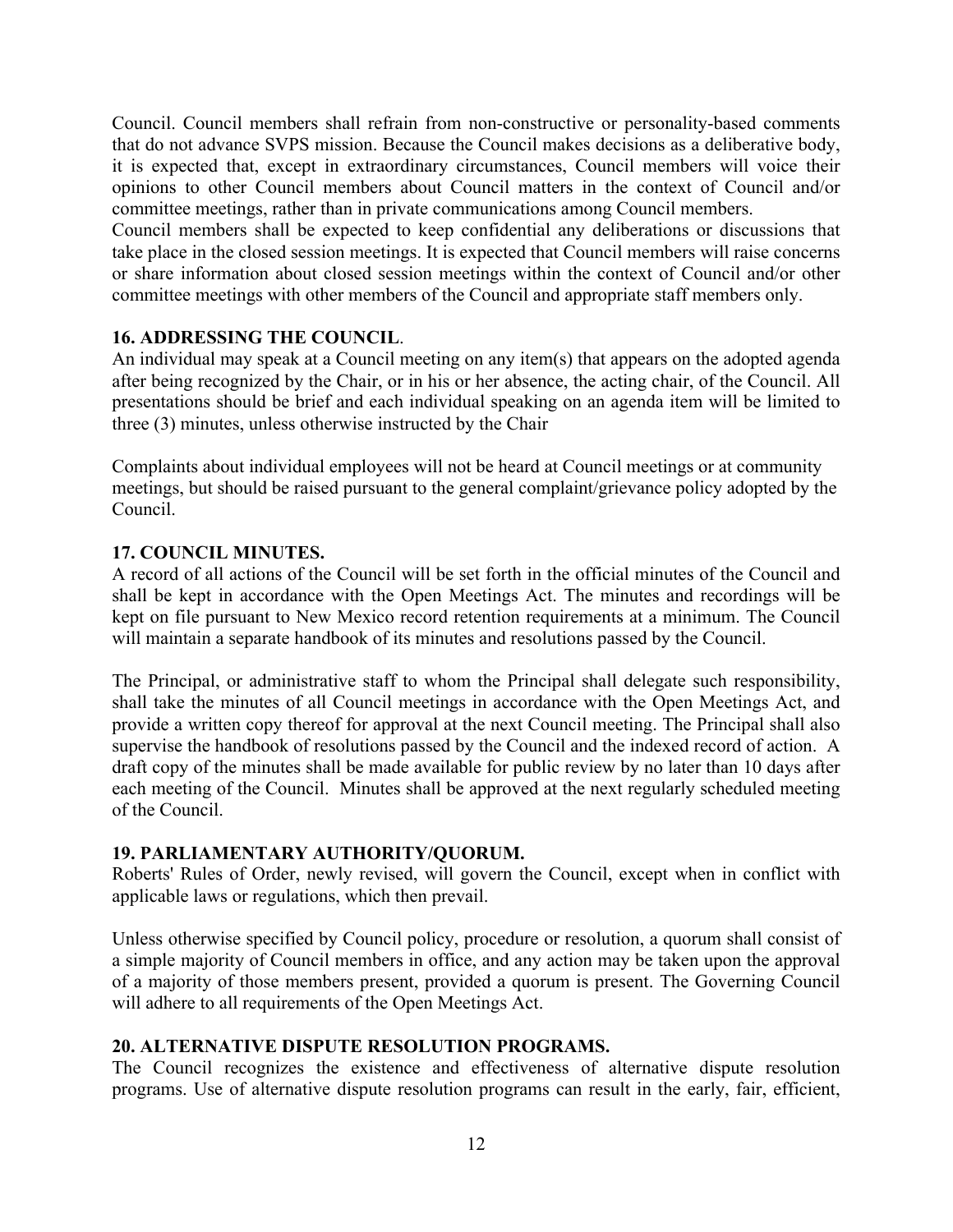cost effective, and informal resolution of disputes. Appropriate use of alternative dispute resolution methods is hereby determined to be in the best interest of the charter school. The Governing Council shall publish a thorough and concise set of dispute resolution policies and provide them in the appropriate school policy publications as they apply

## **21. POLICY ADOPTION**.

Adoption of new policies or the revision or repeal of existing policies is solely the responsibility of the Council. Proposals regarding policies may only originate with a Council member, Council advisors, or committees formed by the Council for the purpose of investigating and developing policy. Staff members, students, civic groups, parents or other interested citizens may request that a Council member or the Principal sponsor a proposed policy.

The Council will adhere to the following described procedure in considering and adopting policy proposals to ensure that such proposals are thoroughly examined before final action. After review, the Governing council will make such proposed policies available for public comment by staff members, students, civic groups, parents or other interested citizens, for a period of at least seven (7) days. Notice of such proposed policies shall be included in SVPS newsletter and/or posted in a prominent location at the school. Upon request, the Principal shall make copies of the proposed policies available to interested parties. Comments on the proposed policies must be submitted in writing to the Principal by the deadline specified by the Council. Following such public comment period, the Council shall consider any comments received and determine whether changes to the initial draft policies should be implemented. After such consideration by the Council, and adoption of any recommended changes, the Council shall present its final recommended policies or revisions. The public comment process shall apply to all policies proposed by the Council after the date these Bylaws are first adopted by the Council.

#### **22. SIGNATORY AUTHORITY**

Unless otherwise revised by a Governing Council resolution, all contracts entered into by the Charter School shall be signed by the Council Chair and/or the Principal with the consent of a quorum of the Council members. The Council members shall from time to time establish the dollar limits of checks and contracts requiring the signatures of more than one authorized person. The Governing Council may by a majority vote, delegate authority to sign contracts within a certain dollar amount as described by resolution, to the Principal.

## **23. INSURANCE, BORROWING AUTHORITY, FUND DEPOSITS, MISCELLANEOUS**

A. Insurance. The school shall purchase and maintain insurance for all past or present employees, volunteers, and Council members for their activities while acting on behalf of or in the service of SVPS.

B. Authority to Borrow, Encumber Assets. No governing council member, officer, agent or employee shall have any power or authority to borrow money on the school's behalf, to pledge its credit or to mortgage or pledge its real or personal property.

C. Deposit of Funds. All funds shall be deposited to the credit of the school in such banks, trust companies or other depositories as the governing council may approve or designate, and all such funds shall be withdrawn only in the manner or manners authorized by New Mexico Public School Finance Act, or other applicable law or regulation.